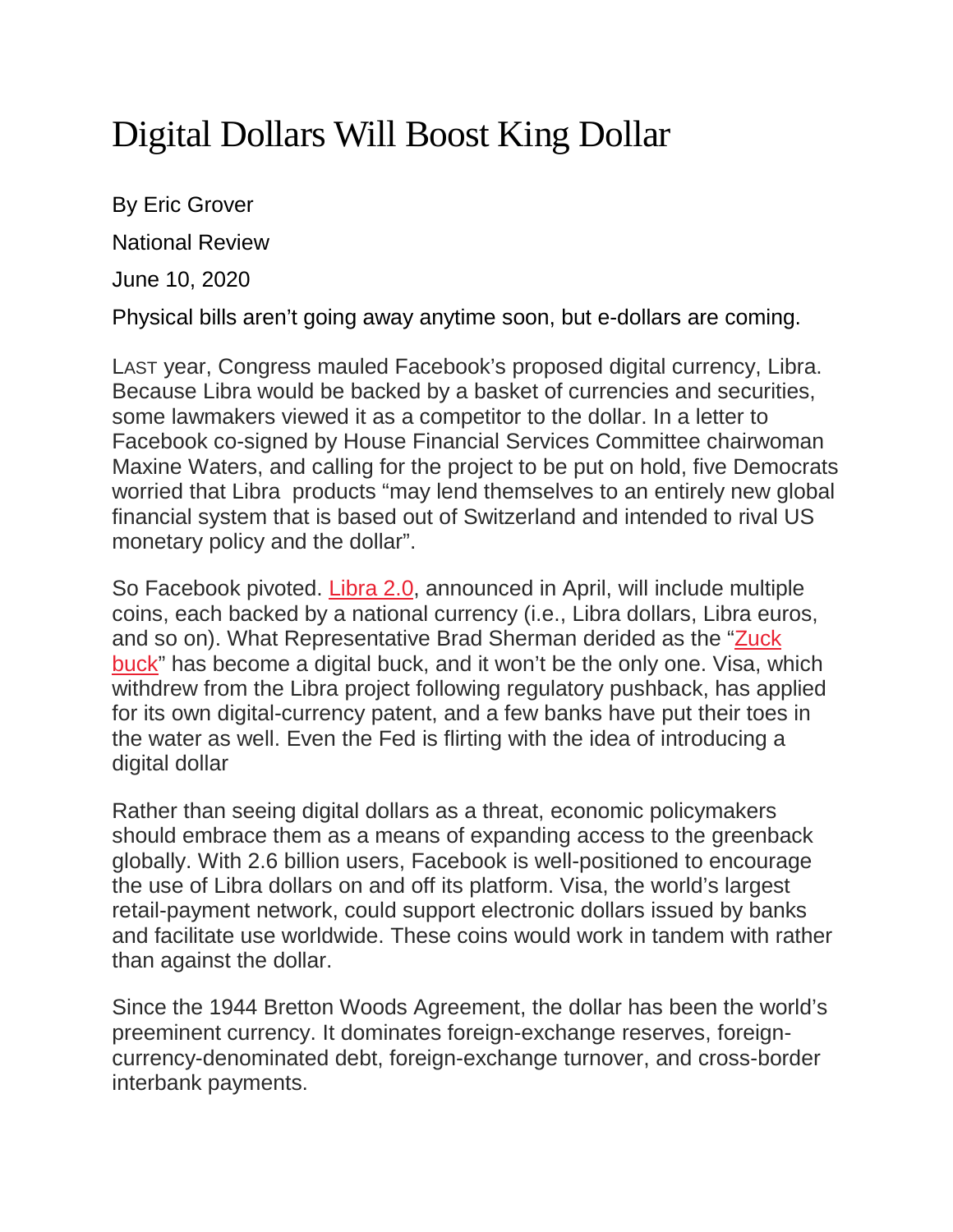The dollar [accounted](https://howmuch.net/articles/worlds-top-reserve-currencies-2019) for 61 percent of the world's [foreign-exchange](https://data.imf.org/?sk=E6A5F467-C14B-4AA8-9F6D-5A09EC4E62A4) [currency](https://data.imf.org/?sk=E6A5F467-C14B-4AA8-9F6D-5A09EC4E62A4) reserves as of the fourth quarter of last year, far surpassing the euro's 21 percent share and the Chinese renminbi's paltry 2 percent. A whopping 74 [percent](https://www.reuters.com/article/us-global-markets-debt/new-high-water-mark-for-global-foreign-currency-debt-idUSKBN1X921E) of the \$16 trillion in foreign-currency debt is denominated in dollars, and most international trade, including oil, is invoiced in dollars.

Having the world's dominant currency confers advantages. The Fed makes a profit (seigniorage) because the cost of creating dollars (paper and printing, primarily) is minimal compared with a face value accepted worldwide. Additionally, it's a foreign-policy tool. Washington, arguably, has abused the privilege. Most cross-border payments are ultimately cleared in dollars through American correspondent banks. Washington effectively has veto power over use of the world's near-monopoly interbank cross-border payment-messaging network SWIFT. American sanctions have denied access to the world's dollar-centric financial system to firms such as Russian aluminum producer Rusal and pariah states such as the Islamic Republic of Iran. In the same vein, Washington has banned U.S.-domiciled payment systems Visa, Mastercard, PayPal, American Express, and Discover from operating in states such as Iran, North Korea, and Syria

While Brussels and Beijing resent the dollar's dominance, foreigners worldwide love dollars. They circulate widely outside the U.S., for licit and illicit purposes. About 60 percent of U.S, currency and 75 [percent](https://www.econstor.eu/bitstream/10419/162910/1/Judson.pdf) of \$100 bills are held [abroad.](https://www.econstor.eu/bitstream/10419/162910/1/Judson.pdf) Dollars are used officially in Ecuador, Panama, El Salvador, and Zimbabwe. In Costa Rica, the greenback circulates in parallel with national currency. Hong Kong, for the time being, pegs its currency to the dollar.

A more convenient means of exchanging dollars will only strengthen this dominance. E-dollars in digital rather than leather wallets will soon circulate along with physical greenbacks planet-wide.

Indeed, Federal Reserve officials appear to see the merits of digital dollars. Testifying on February 11, 2020, to the House Financial Services Committee, Chairman Jerome Powell [said](https://www.crowdfundinsider.com/2020/02/157376-fed-chairman-powell-asked-about-cbdcs-its-an-open-question/) the Fed wanted "to understand the costs and benefits and trade-offs of a central-bank digital currency." It's easy to think that Fed staff will find the idea irresistible.